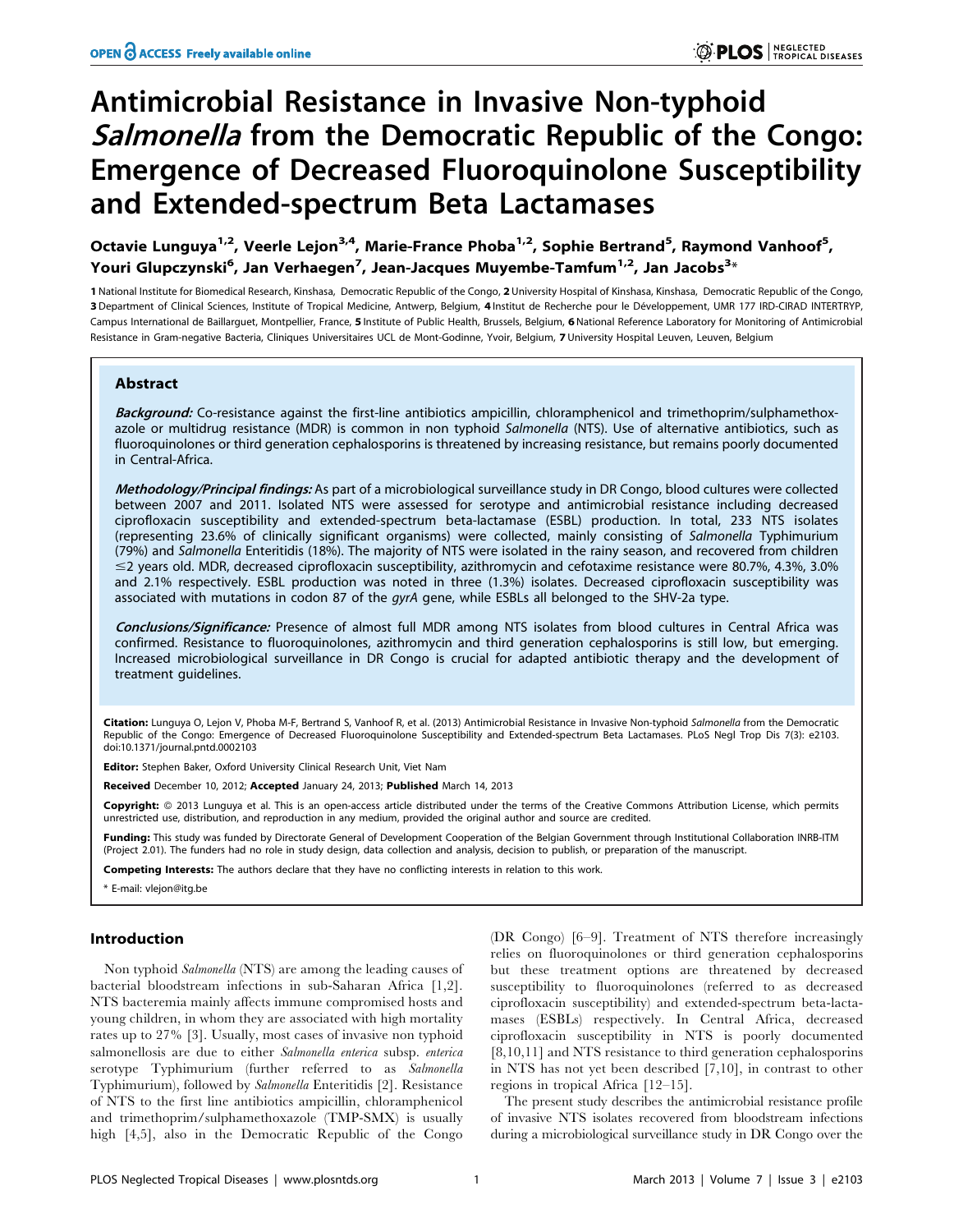#### Author Summary

Invasive non typhoid Salmonella spp. (NTS) are an important cause of bloodstream infection in sub-Saharan Africa and associated with a high mortality. Levels of multidrug resistance have become alarmingly high. Treatment therefore increasingly relies on the oral fluoroquinolones such as ciprofloxacin, with third generation cephalosporins such as cefotaxime as alternatives for parenteral treatment. Azithromycin represents another alternative antimicrobial drug. Worldwide, increased use of these drugs is associated with spread of resistance as well, a phenomenon poorly documented in Central-Africa. In the present study, 233 NTS isolates were collected from blood cultures sampled between 2007 and 2011 in DR Congo, mainly from children  $\leq$  years of age. Most isolates were recovered during the rainy season. Widespread multidrug resistance was confirmed as well as decreased susceptibility to ciprofloxacin, resistance to azithromycin and resistance to third generation cephalosporins. Our findings demonstrate emergence of antibiotic resistance among NTS in DR Congo and underline the need for increased microbiological surveillance, being a prerequisite for rational antibiotic therapy and the development of standard treatment guidelines.

years 2007–2011. The molecular mechanisms of decreased ciprofloxacin susceptibility and ESBLs were characterized and the genetic relationships of Salmonella Enteritidis and Salmonella Typhimurium isolates were assessed.

# Materials and Methods

#### Ethics statement

Ethical approval was granted by the Ethical Committee of the University of Antwerp, Belgium and from the Ministry of Health in DR Congo. The present study complies with the World Health Organization and international guidelines (European Society of Clinical Microbiology and Infectious Diseases Study Group for Antimicrobial Resistance Surveillance and Clinical Laboratory Standards Institute) on antibiotic surveillance for which no recommendation for an informed consent has been issued. The diagnostic procedure – blood cultures – is part of the standard diagnostic work-up of patients with a suspicion of bacteremia. Clinical information -as presented- and information about use of antibiotics was the standard information present on the laboratory request form. Data have been reviewed and analysed anonymously.

#### Study setting

The study was carried out in seven out of eleven provinces of DR Congo (Figure 1). In Kinshasa, health care facilities involved in the detection and study of the epidemic increase of typhoid fever-associated peritonitis of 2004 were selected [16]. Health care facilities in other provinces were recruited based on existence of microbiological laboratories, professional contacts and the accessibility to reliable shipment facilities. South of the equator (provinces of Bas-Congo, Kinshasa, Bandundu, Kasai Oriental, Kasai Occidental), the wet season runs from November till May, north of the equator (provinces of Equateur and Orientale), the wet season runs from April till October. Rainfall data were retrieved from http://www.dr-congo.climatemps.com/, using the data from Kinshasa (4°23'S 15°26'E) and Bambesa (3°27'N  $25^{\circ}43'E$ ) as representative for the rainfall respectively south and

north of the Equator (Figure 2). Malaria is endemic in DR Congo and 97% of the population is living in areas of stable transmission [17]. In adults aged 15–49 years old, the HIV prevalence rate in 2009 in DR Congo was estimated 1.2–1.6% [18]. The expanded vaccination program for children included the Bacille Calmette-Guérin at birth and live oral polio, diphtheria, whole cell pertussis, tetanus, hepatitis B, monovalent measles and Haemophilus influenzae b vaccines. Typhoid vaccine is not routinely administered [19].

#### Bacterial culture and identification

Criteria for blood culture sampling were clinical suspicion of bacteremia caused by a local (pneumonia, urinary tract infection, meningitis or other) or systemic (typhoid fever, endocarditis) infection diagnosed at consultation or admission. Typhoid fever was defined according to the case definitions of the Ministry of Health surveillance of communicable diseases [20]. At the start of the surveillance project, teams of clinicians and laboratory technicians were trained in indications and sampling of blood cultures. Blood cultures of 9,634 patients presenting to health care facilities with clinical suspicion of bacteremia were sampled as part of a microbiological surveillance program between April 2007 and January 2011. For children  $\leq 14$  years, 1–4 ml of blood was sampled into pediatric blood culture vials (BacT/ALERT FP; bioMérieux; Marcy L'Etoile; France). For adults,  $2\times10$  ml of blood was inoculated into aerobic blood culture vials (BacT/ALERT FA; bioMérieux; Marcy L'Etoile; France). Age, gender, geographic origin, use of antibiotics prior to sampling of the blood culture and presumptive diagnosis with suspected focus of bacteremia were recorded as part of the standard information present on the laboratory request forms. Vials were shipped at room temperature to the Institut National de Recherche Biomédicale (INRB) in Kinshasa (maximum delay of 6 weeks), where they were incubated at  $35^{\circ}$ C and daily checked for growth by visual inspection of the indicator. If grown, cultures were Gram stained, subcultured and identified to the species level by standard biochemical methods. Skin or environmental bacteria (coagulase negative staphylococci, Corynebacterium spp., Propionibacterium acnes and Bacillus spp.) were categorized as contaminants, the other bacteria were considered as clinically significant organisms (CSO) [21].

Suspected colonies of Salmonella were identified as NTS using standard biochemical methods (characteristic aspect on Kligler Iron Agar (acid from glucose, gas, production of  $H_2S$ ), negative tests for urease, oxidase, b-galactosidase and indole production tests, positive tests for lysine decarboxylase and the serotype was determined with commercial antisera (Remel, Lenexa, Kansas). Identity of Salmonella species isolates was confirmed using the Vitek II system (Card GN21 341, bioMérieux). At the National Reference Laboratory for Salmonella and Shigella (Institute of Public Health, Brussels), the serotype of the Salmonella isolates was reconfirmed by slide agglutination with commercial monospecific antisera (Sifin, Berlin, Germany), following the Kauffmann-White scheme [22].

For analysis in the present study, only the first isolate per patient was considered.

### Antimicrobial susceptibility

Susceptibility tests for ampicillin, cefotaxime and TMP-SMX and ESBL were performed using the Vitek II system (Card AB AST-N156, bioMérieux). For nalidixic acid, ciprofloxacin, chloramphenicol and azithromycin, minimal inhibitory concentration (MIC) values were determined using the E-test macromethod (bioMérieux). Breakpoints for resistance are summarized in table 1 and were according to Clinical Laboratory Standard Institute guidelines [23]. For ciprofloxacin and azithromycin, European Committee on Antimicrobial Susceptibility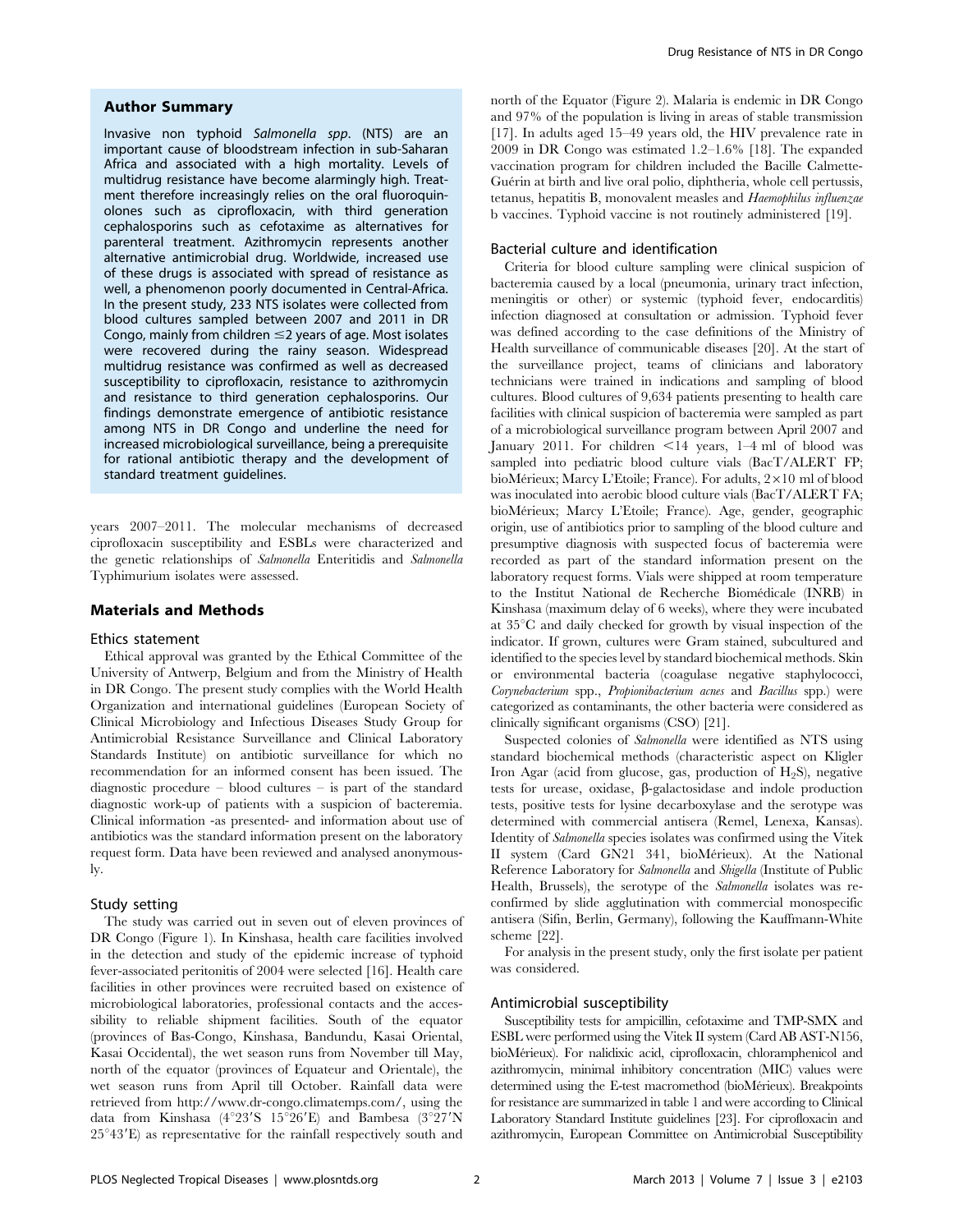

Figure 1. Origin of blood cultures and NTS in DR Congo (number of NTS grown/number of blood cultures received at INRB). Approximate positions of Kinshasa (4°23'S 15°26'E), Bambesa (3°27'N 25°43'E) and the equator are indicated. doi:10.1371/journal.pntd.0002103.g001

testing (EUCAST) V 2.0. guidelines [24] were followed. Strains coresistant to ampicillin, chloramphenicol and TMP-SMX were considered as multidrug resistant (MDR) [25]. ESBLs flagged by the Vitek II system were phenotypically confirmed by the combined double-disk method using cefotaxime, ceftazidime and cefepime alone and in combination with clavulanic acid (Rosco Diagnostica, Taastrup, Denmark) according to CLSI guidelines and using Escherichia coli ATCC 25922 and Klebsiella pneumoniae ATCC 700603 as control strains [23]. Screening for mutations causing decreased ciprofloxacin susceptibility was performed by amplification and sequencing of the quinolone resistance-determining regions (QRDRs) of the gyrA, gyrB, and parC genes. The presence of the plasmid-mediated quinolone resistance qnr genes (qnrA, qnrB, and qnrS) was determined using PCR [26]. In confirmed ESBLs, the beta lactamase resistance genes were identified using a DNA microarray (Check-Points CT 101, Wageningen, the Netherlands) and PCR sequencing [27].

# Pulsed field gel electrophoresis

Respectively 34 isolates of Salmonella Typhimurium and 16 of Salmonella Enteritidis were selected for pulsed field gel electrophoresis (PFGE). These isolates were representative according to geographic origin and year of isolation. PFGE was performed at the Institute of Public Health (IPH, Brussels) according to the Pulsenet protocol for Salmonella [28], using XbaI as restriction enzyme (New England Biolabs,

Leusden, The Netherlands). Cluster analysis was performed with Bionumerics 5.1 (Applied Maths NV, Sint-Martens-Latem, Belgium), with as comparison settings the Dice similarity coefficient and UPMGA dendrogram type (optimization 0.50%, position tolerance 1.50%). The obtained PFGE profiles were compared to PFGE profiles of Salmonella Typhimurium or Salmonella Enteritidis originating from Belgium  $(n = 15$  and  $n = 7$  respectively) and Cambodia  $(n = 4$  and  $n = 7$ respectively), already stored in the IPH database.

### Data analysis

All data were entered in an Excel database (Microsoft Corporation, Redmond, Washington, USA). Proportions were assessed for statistical significance using the Chi square test or Fisher exact test, considering  $p<0.05$  as significant. If data were normally distributed, mean values of two groups were compared with the t-test, otherwise median values were compared with the Mann-Whitney Rank Sum Test (Stata 10, StatCorp, Texas, USA).

## Results

# Serotypes, demographic, clinical and epidemiological data

From 9,634 blood cultures performed, 989 clinically significant organisms (CSO) were grown (10.3%). The proportion of CSO/blood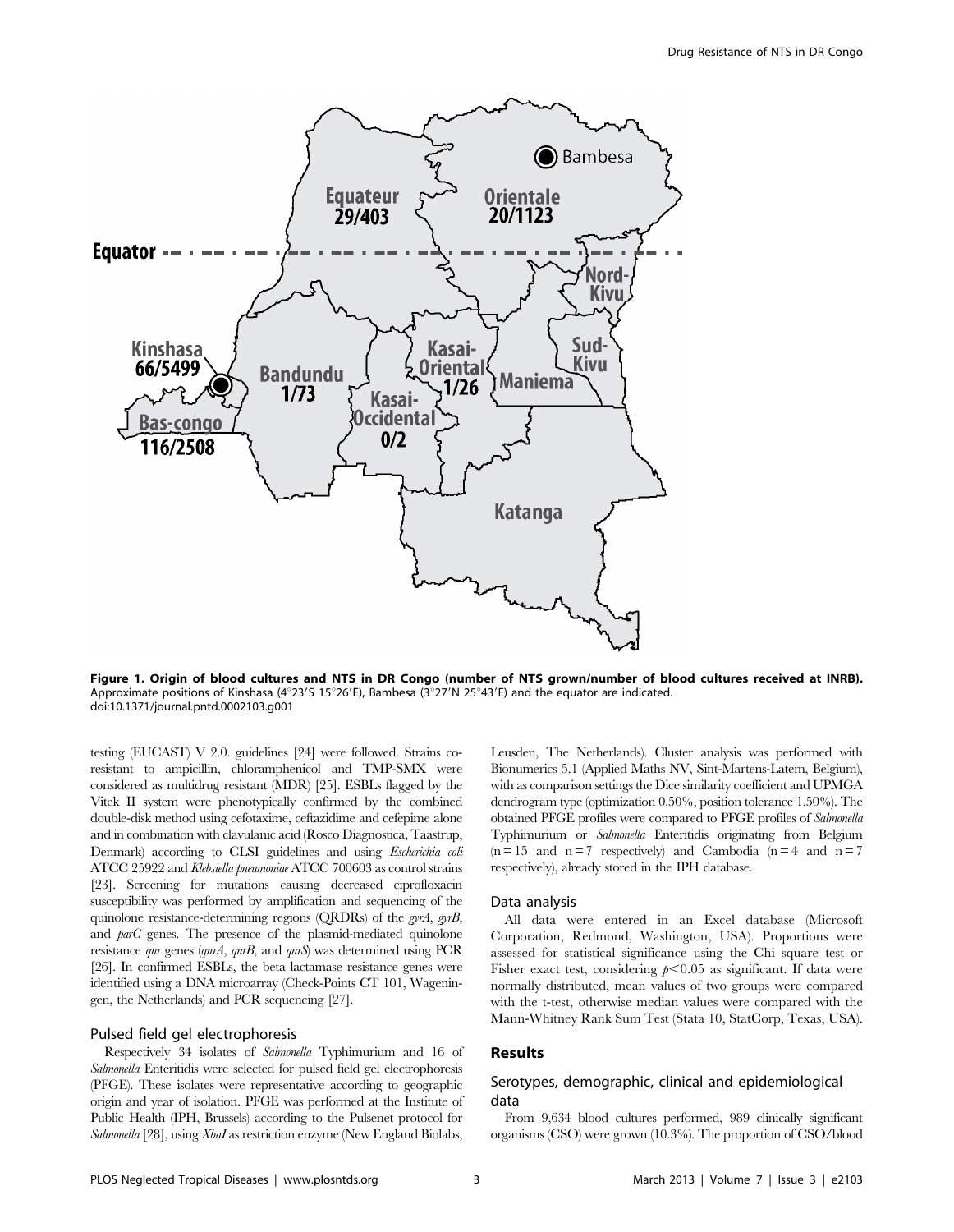

Figure 2. Average number of NTS per month south and north of the equator (black and grey bars respectively) and average monthly rainfall in Kinshasa (4°23'S 15°26'E, black line) and Bambesa (3°27'N 25°43'E, grey line). doi:10.1371/journal.pntd.0002103.g002

cultures ranged between a minimum of 7.2% in the age group of 30– 39 and a maximum of 11.9% in the age group of 0–9 years old [29]. With 233 isolates (23.6%), NTS ranked first among the CSOs, followed by Salmonella Typhi (20.3%) [29]. Non typhoid Salmonella consisted of Salmonella Typhimurium (n = 184, 79.0%), Salmonella Enteritidis  $(n = 42, 18.0\%)$  and other Salmonella serotypes  $[n = 7, 3.0\%$ : Salmonella Kisangani (n = 2), Salmonella Virchow (n = 2), Salmonella 4,5 (n = 2) and a single isolate that could not be serotyped (Table 1)]. Most NTS (respectively 28.3 and 49.8%) originated from the provinces of Kinshasa and Bas Congo (Figure 1), in line with the higher number of blood cultures recovered from these provinces. Eleven out of a total of 42 Salmonella Enteritidis were isolated in Bas-Congo in 2010–2011, at the onset of an epidemic outbreak described in detail elsewhere [11].

Peaks in numbers of NTS fell in the rainy season (Figure 2). South of the equator, the rainy season from November till May, accounted for more NTS (mean of  $4.7 \pm 1.0$ /month) than the dry

| <b>Province</b>  |                | 2007         |              |                | 2008        |           |                | 2009         |              |                |             | 2010+2011 <sup>ª</sup> |              | <b>Total</b> |    |                |
|------------------|----------------|--------------|--------------|----------------|-------------|-----------|----------------|--------------|--------------|----------------|-------------|------------------------|--------------|--------------|----|----------------|
|                  | BC             | т            | Е            | $\mathbf{o}$   | τ           | Е         | $\mathbf{o}$   |              | Е            | $\circ$        | Т           | Е                      | $\mathbf{o}$ |              | Е  | $\mathbf{o}$   |
| <b>Bas Congo</b> | 2508           |              | 0            | 0              | 28          |           |                | 36           | 2            |                | 35          | 11 <sup>b</sup>        | 0            | 100          | 14 | 2              |
| Kinshasa         | 5499           | 13           | 8            | $\overline{2}$ | 24          | 5         |                | 5            |              | $\mathbf 0$    | 5           | 2                      | $\mathbf 0$  | 47           | 16 | 3              |
| Bandundu         | 73             | 0            | 0            | 0              |             | 0         | 0              | $\mathbf 0$  | 0            | 0              | 0           | 0                      | 0            |              | 0  | $\mathbf 0$    |
| Equateur         | 403            | $\mathbf 0$  | $\pmb{0}$    | $\mathbf 0$    | 14          | 4         | $\mathbf 0$    | 5            |              | $\mathbf 0$    | 5           | $\mathbf{0}$           | $\mathbf{0}$ | 24           | 5  | $\mathbf{0}$   |
| Kasai Occidental | $\overline{2}$ | $\mathbf 0$  | $\mathbf 0$  | $\mathbf 0$    | 0           | $\pmb{0}$ | 0              | $\mathbf 0$  | $\mathbf 0$  | 0              | $\mathbf 0$ | 0                      | $\mathbf 0$  | $\mathbf 0$  | 0  | $\mathbf 0$    |
| Kasai Oriental   | 26             | $\mathbf{0}$ | $\mathbf{0}$ | $\mathbf{0}$   | $\mathbf 0$ |           | $\mathbf 0$    | $\mathbf{0}$ | $\mathbf{0}$ | $\mathbf{0}$   | $\mathbf 0$ | $\mathbf{0}$           | $\mathbf{0}$ | $\mathbf{0}$ |    | $\mathbf{0}$   |
| Orientale        | 1123           | 0            | 0            | 0              | 3           | 0         | $\pmb{0}$      | 6            | 3            | $\mathbf 0$    | 3           | 3                      |              | 12           | 6  | $\overline{2}$ |
| Total            | 9634           | 14           | 8            | $\overline{2}$ | 69          | 12        | $\overline{2}$ | 52           | 7            | $\overline{2}$ | 49          | 15                     |              | 184          | 42 | 7              |

Table 1. Number blood cultures (BC) and number of Salmonella Typhimurium (T), Salmonella Enteritidis (E) and other NTS (O) by province and year of isolation.

<sup>a</sup>January 2011 only.

<sup>b</sup>Onset of an epidemic outbreak in Kisantu, province of Bas-Congo [11].

doi:10.1371/journal.pntd.0002103.t001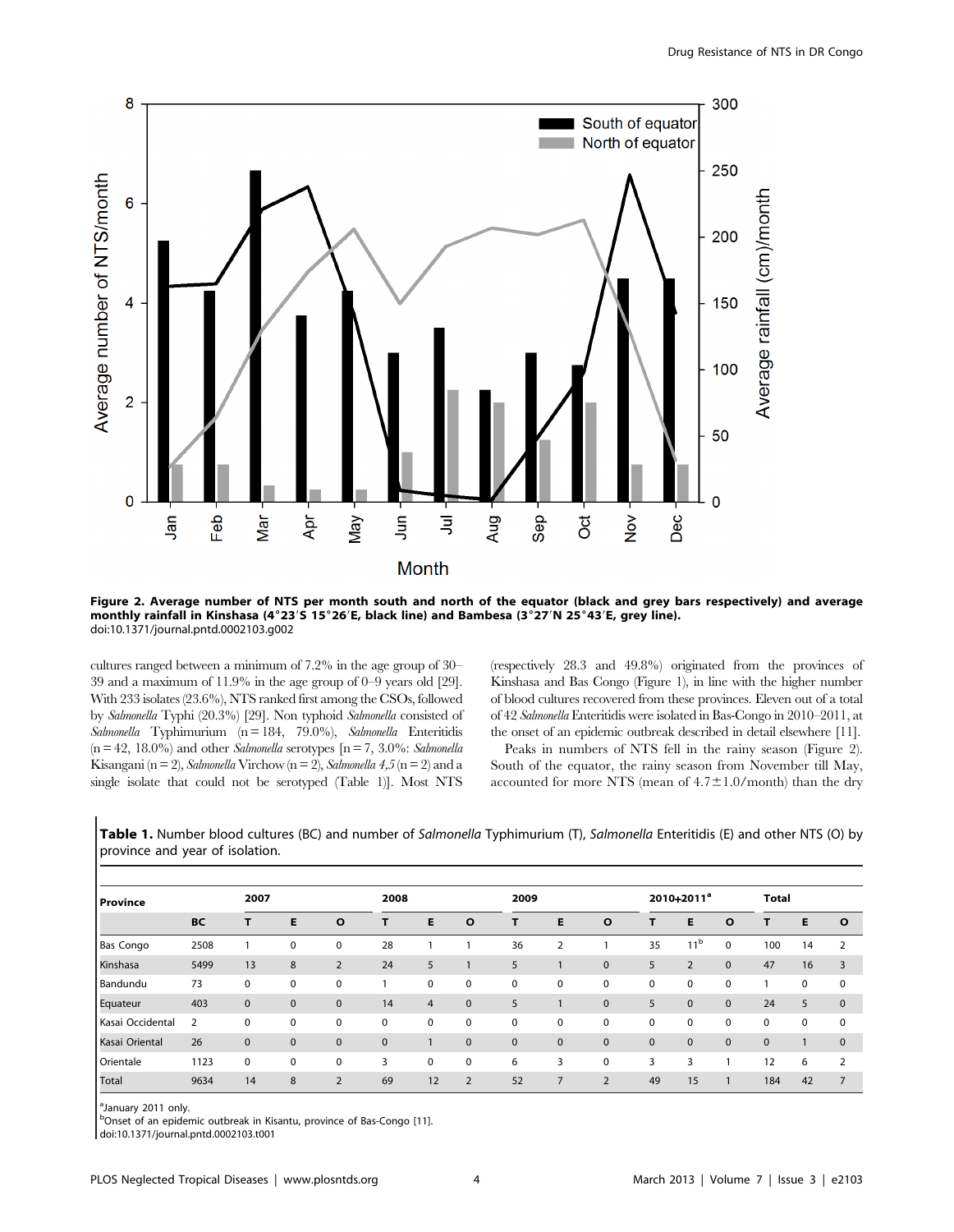season (mean of  $2.9\pm0.5$  NTS/month,  $p=0.003$ ). North of the equator, more NTS were observed from June till October (mean of  $1.7\pm0.5$  NTS/month), than in the rest of the year (mean of  $0.57\pm0.3$  NTS/month,  $p<0.001$ ).

Patients' male/female ratio was 1.23 (125 male, 102 female, 6 no data). The age distribution of patients with NTS is illustrated in figure 3. The median patient age was 2 (interquartile range 1–11). There was no statistically significant difference between the median age of Salmonella Typhimurium and Salmonella Enteritidis patients ( $p = 0.1$ , Mann-Whitney Rank Sum Test). The presumptive diagnosis at the moment of sampling for the patients with NTS (in some patients more than one diagnosis was mentioned) was mainly typhoid fever (60.5%, 141/233), pneumonia (11.2%, 26/233), complicated urinary tract infection (7.7%, 18/233), meningitis (6.4%, 15/233), malaria (4.3%, 10/233), or nonspecified other causes of bacteremia (14.6%, 34/233); for 8 patients (3.4%) no data were available.

A total of 40.8% (95/233) of NTS positive patients had taken antibiotics less than 48 hours prior to blood sampling.

#### Antimicrobial susceptibility

The antimicrobial resistance profiles, MIC ranges, MIC50 and MIC90 for all NTS are shown in table 2, as well as the resistance profiles for Salmonella Typhimurium and Salmonella Enteritidis separately.

Respectively 88.0%, 83.7% and 88.0% (n = 205, 195 and 205) of all 233 NTS were resistant to ampicillin, chloramphenicol or TMP-SMX. The proportions of Salmonella Typhimurium resistant to ampicillin, chloramphenicol or TMP-SMX and MDR were significantly higher  $(p<0.001)$  compared to those among Salmonella Enteritidis. Decreased ciprofloxacin susceptibility was observed in 4.3% of isolates (Salmonella Typhimurium  $n = 9$  and Salmonella 4,5  $n = 1$ , all were nalidixic acid resistant and vice versa. In total 3.0% (7/233) of NTS were resistant to azithromycin: the isolates belonged to serotype *Salmonella* Typhimurium  $(n = 6)$  and *Salmo*nella 4,5 (n = 1). Resistance to cefotaxime occurred in 2.1% of NTS (5/233, Salmonella Typhimurium  $n = 4$  and Salmonella 4,5  $n = 1$ ). Vitek II labeled 9 strains as ESBL producers, only 3 (1.3%, Salmonella Typhimurium  $n = 2$  and Salmonella 4,5  $n = 1$ ) were confirmed ESBL producers by double disk diffusion.

Multidrug resistance occurred in 80.7% of NTS (188/233). Combined MDR and decreased ciprofloxacin susceptibility was observed in nine strains. Two isolates (0.9%, one Salmonella



Figure 3. Age distribution of NTS (black bars) and number of **clinical significant organisms.** CSO $<$ 50: by age groups of 10 years,  $\geq$ 50 was considered as one age group. doi:10.1371/journal.pntd.0002103.g003

Typhimurium and one Salmonella 4,5) combined MDR, decreased ciprofloxacin susceptibility, azithromycin and cefotaxime resistance and were ESBL producers. Only 10.3% of NTS isolates (8 Salmonella Typhimurium, 14 Salmonella Enteritidis, 1 Salmonella Kisangani and 1 Salmonella Virchow) were fully susceptible to all drugs tested.

In Salmonella Enteritidis isolated in Kinshasa  $(n = 16)$  significantly less MDR occurred (respectively 37.5% versus 73.1%,  $p= 0.02$ ) than in *Salmonella* Enteritidis isolates recovered in the rest of DR Congo  $(n = 26)$ . For *Salmonella* Typhimurium, this difference in MDR was not observed. However, Salmonella Typhimurium isolated from Kinshasa  $(n = 47)$  had a significantly higher proportion of azithromycin resistance (respectively 10.6% versus 0.7%,  $p=0.005$  than those isolated elsewhere (n = 137). For cefotaxime resistance in Salmonella Typhimurium, the difference between Kinshasa and the rest of DR Congo (respectively 6.4% versus  $0.7\%$ ,  $p = 0.052$ ) did not reach statistical significance. No difference in decreased ciprofloxacin susceptibility was seen in Salmonella Typhimurium between Kinshasa and other provinces (4.5 and 4.2%). All 3 ESBL producing isolates were recovered in Kinshasa.

Intake of antibiotics less than 48 hours prior to blood sampling was not associated with MDR, cefotaxime or azithromycin resistance  $(p>0.5)$ , but was associated with decreased ciprofloxacin susceptibility ( $p = 0.03$ ).

All 10 decreased ciprofloxacin susceptible isolates had mutations in the gyrA gene at position Asp87 that changed into Tyr  $(n = 8)$  or, in two isolates that were as well ESBLs, in Asn  $(n = 2)$ . No mutations were observed in the  $gyrB$  or parC genes, nor were  $qnrA$ , qnrB, or qnrS genes detected in any of the 10 isolates. All 3 ESBL positives in double disk diffusion were identified by CheckPoints as SHV-2-like ESBLs and were confirmed as SHV-2a by PCRsequencing.

#### Pulsed field gel electrophoresis

Among the 34 isolates of Salmonella Typhimurium and 16 of Salmonella Enteritidis analyzed in PFGE, respectively 19 and 10 different PFGE profiles were observed (Figure S1). For Salmonella Typhimurium, PFGE profile T4 was most prevalent occurring in 20.6% (7/34) of isolates from DR Congo. This profile also occurred in 40% (6/15) of Salmonella Typhimurium isolates from patients in Belgium stored in the IPH database. Typhimurium profile T3 (2/34) was also observed in a Salmonella Typhimurium isolate from Belgium. For Salmonella Enteritidis, profile E5 was most common (25.0%, 4/16). Profile E2, observed in 2 isolates from DR Congo, corresponded to one of the common Salmonella Enteritidis profiles also observed in Belgium. The 11 NTS isolates from DR Congo with PFGE profiles identical to Belgian profiles originated from Bas-Congo (n = 5), Kinshasa (n = 4), Bandundu  $(n = 1)$  and Equateur  $(n = 1)$  and were isolated in 2008  $(n = 8)$ , 2010  $(n = 2)$  and 2011  $(n = 1)$ .

#### Discussion

The present study confirmed widespread MDR and low level decreased ciprofloxacin susceptibility and azithromycin resistance among NTS isolates from DR Congo, and demonstrated occurrence of ESBLs in Salmonella in Central Africa. The majority of isolated NTS consisted of Salmonella Typhimurium, it mainly affected infants and young children  $\leq$ 2 years old and peaked in the wet season.

Some limitations are inherent to the study. The geographical origin of the isolates could have been biased by logistic difficulties such as limited road communications, especially during the rainy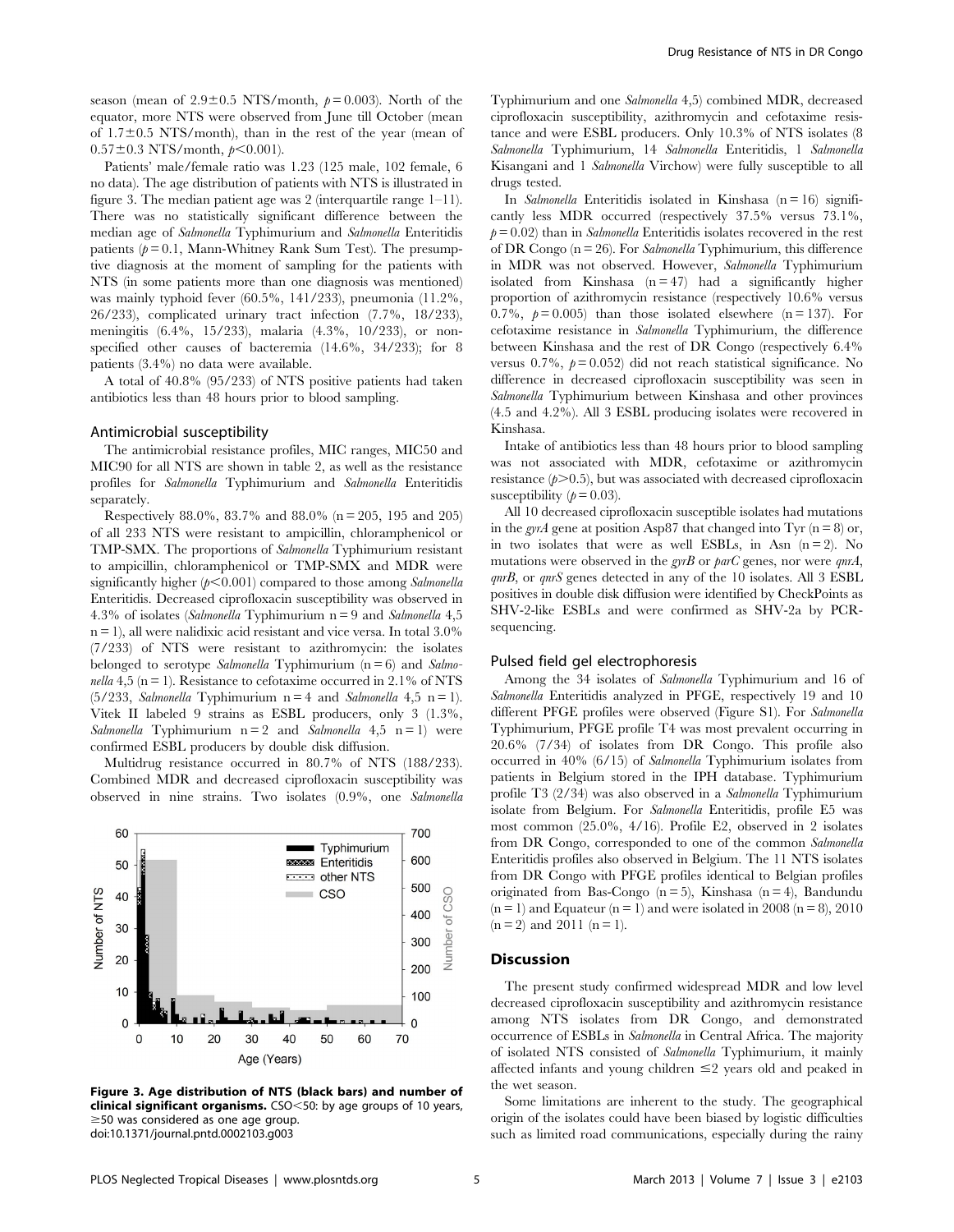|                                                                                                                                                                                                                                                                                                                                                                                                                                                  | <b>Breakpoint MIC</b> | NTS MIC range             | NTS MIC50      | NTS MIC90      | % resistant NTS<br>$n = 233$ | % resistant Salmonella<br>Typhimurium n = 184 | % resistant Salmonella<br>Enteritidis $n = 42$ |
|--------------------------------------------------------------------------------------------------------------------------------------------------------------------------------------------------------------------------------------------------------------------------------------------------------------------------------------------------------------------------------------------------------------------------------------------------|-----------------------|---------------------------|----------------|----------------|------------------------------|-----------------------------------------------|------------------------------------------------|
| Ampicillin                                                                                                                                                                                                                                                                                                                                                                                                                                       | $\geq 32$             | $\leq 2 - 32$             | $\geq 32$      | $\geq 32$      | 88.0%                        | 94.0%                                         | 64.3%                                          |
| Chloramphenicol                                                                                                                                                                                                                                                                                                                                                                                                                                  | $\geq 16^a$           | $2 - > 256$               | >256           | >256           | 83.7%                        | 90.2%                                         | 61.9%                                          |
| TMP-SMX                                                                                                                                                                                                                                                                                                                                                                                                                                          | $\geq 4/76$           | $\leq 1/19 - \geq 16/304$ | $\geq 16/304$  | $\geq 16/304$  | 88.0%                        | 94.0%                                         | 64.3%                                          |
| Nalidixic acid                                                                                                                                                                                                                                                                                                                                                                                                                                   | $\geq 32$             | $2 - > 256$               | $\mathsf{C}$   | O              | 4.3%                         | 4.9%                                          | 0.0%                                           |
| Ciprofloxacin                                                                                                                                                                                                                                                                                                                                                                                                                                    | $>0.064^{b}$          | $0.006 - 0.19$            | 0.012          | 0.023          | 4.3%                         | 4.9%                                          | 0.0%                                           |
| Azithromycin                                                                                                                                                                                                                                                                                                                                                                                                                                     | $\frac{1}{2}$         | $2 - 256$                 | 4              | 21             | 3.0%                         | 3.3%                                          | 0.0%                                           |
| Cefotaxime                                                                                                                                                                                                                                                                                                                                                                                                                                       | $\frac{1}{2}$         | $-264$<br>$\overline{v}$  | $\overline{V}$ | $\overline{V}$ | 2.1%                         | 2.2%                                          | 0.0%                                           |
| <b>ESBL</b>                                                                                                                                                                                                                                                                                                                                                                                                                                      | <u>ra</u>             | na                        | <u>na</u>      | na             | 1.3%                         | 1.1%                                          | 0.0%                                           |
| <b>MDR</b>                                                                                                                                                                                                                                                                                                                                                                                                                                       | na                    | na                        | na             | na             | 80.7                         | 87.0%                                         | 59.5%                                          |
| MDR+DCS                                                                                                                                                                                                                                                                                                                                                                                                                                          | na                    | na                        | na             | Ca             | 3.9%                         | 4.3%                                          | 0.0%                                           |
| MDR+DCS+ESBL                                                                                                                                                                                                                                                                                                                                                                                                                                     | na                    | na                        | na             | na             | 0.9%                         | 0.5%                                          | 0.0%                                           |
| MIC: Minimal Inhibitory Concentration (mg/l); TMP-SMX: trimethoprim/sulphamethoxazole; MDR: multidrug resistant (Co-resistance against ampicillin, chloramphenicol and trimethoprim/sulphamethoxazole), DCS: decreased<br>intermediate susceptible isolates were considered together with the resistant isolates;<br>ciprofloxacin susceptibility; na not applicable.<br>doi:10.1371/journal.pntd.0002103.t002<br><sup>b</sup> <sup>[24]</sup> . |                       |                           |                |                |                              |                                               |                                                |

Table 2. Minimal inhibitory concentrations and antimicrobial resistance in 233 non-typhoidal Salmonella from DR Congo. Table 2. Minimal inhibitory concentrations and antimicrobial resistance in 233 non-typhoidal Salmonella from DR Congo.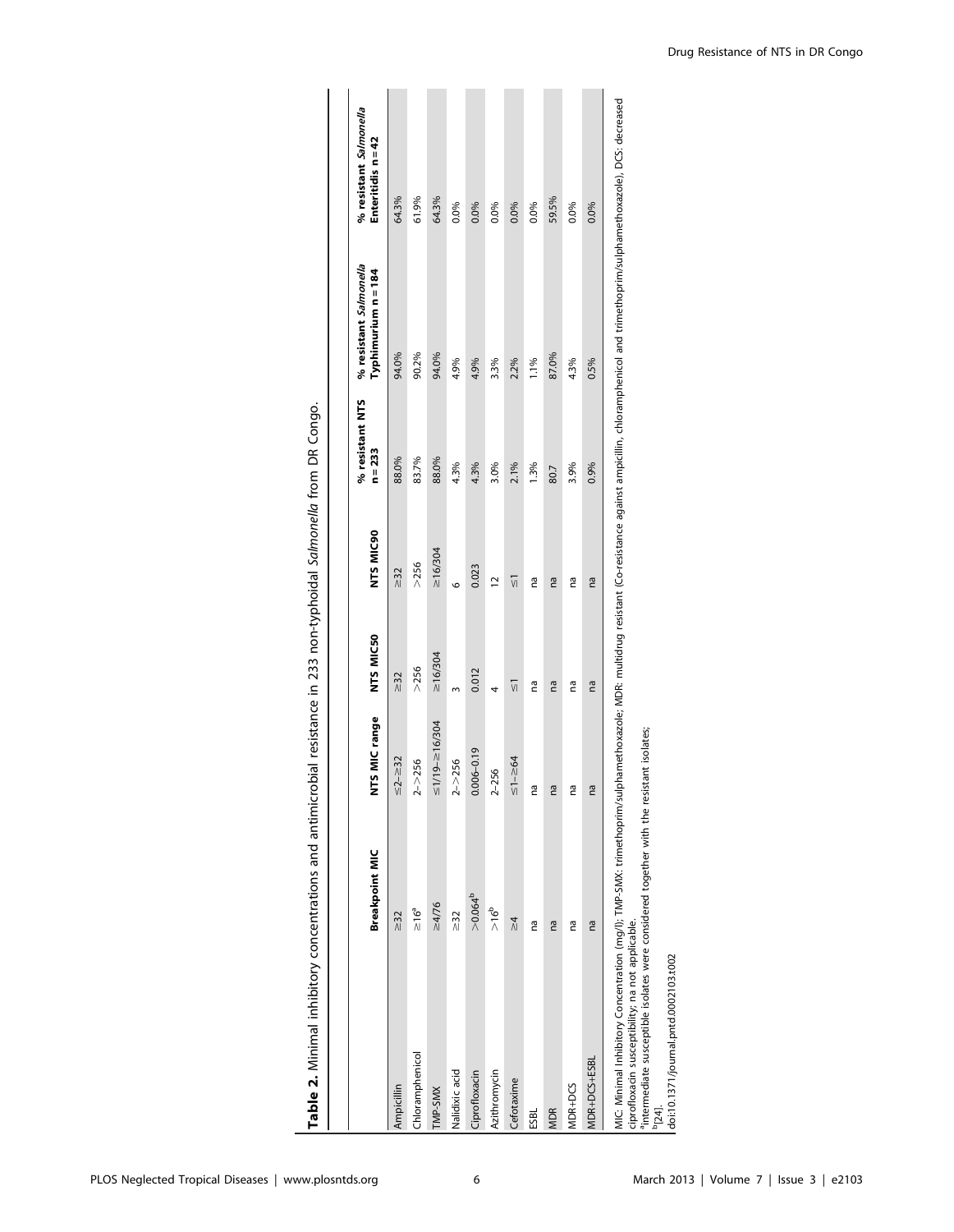season. Although we cannot completely exclude that shipment delays of several days to weeks might have resulted in lower recovery rates, preliminary survival studies suggested that Gram negative bacteria remain viable for at least 8 weeks in inoculated and grown blood culture bottles in the environmental conditions encountered in DR Congo. Given antibiotic use prior to sampling, the inherent low sensitivity of blood culture [30], financial constraints preventing many patients from consulting, unfamiliarity of medical doctors with microbiological culture tools and possible variability in sampling criteria between different sites in function of time (e.g. incomplete sampling during evening and night shifts) and variability in training of clinicians, and in function of other diagnosis made (e.g. tendency not to take blood culture when thick blood film is *Plasmodium* positive in children is likely to under-represent NTS further), we believe that the presently described isolates represented only a fraction of the actual number of Salmonella infections and that calculations of NTS incidence rates is not possible based on our data. Although only an association for decreased ciprofloxacin susceptibility was observed with antibiotic intake (which consisted mainly of first line drugs), we cannot exclude some bias towards resistance. Besides qnrA,  $qnB$ , and  $qnTS$ , the presence of other plasmid-mediated quinolone resistance genes was not determined nor was the *parE* gene sequenced, taking into account the low probability of mutations in the parE gene in parC and gyrB wild type Salmonella. Other mechanisms associated with decreased ciprofloxacin susceptibility can therefore not be completely excluded. Furthermore, we limited the number of PFGE analysis to a subset of representative strains in function of the moment and region of isolation, taking into account the relatively homogeneous PFGE profile observed earlier with Salmonella Typhi and Salmonella Typhimurium strains isolated in DR Congo [8,29].

We were able to cover antimicrobial resistance patterns in a large surface of DR Congo (7 out of 11 provinces), where the NTS situation was hitherto poorly characterized. Indeed, previous data about NTS bacteremia in DR Congo comprise 6 studies only, performed over 35 years in 3 sites [6–9,31,32]. Comparison of these studies, although performed at sites almost 1000 km apart, illustrates the emergence of antimicrobial resistance in DR Congo. In the seventies, respectively 38 and 46% of Salmonella Typhimurium and Salmonella Enteritidis were reported as resistant [31]. In the eighties, antibiotic resistance was still only reported in 30% of NTS, but all tested isolates were sensitive to TMP-SMX [6]. In the early nineties, 100% resistance to ampicillin and chloramphenicol was already reported, and resistance to TMP-SMX started to emerge (7%), in the absence of resistance to fluoroquinolones or third generation cephalosporins [7]. The same report also mentions that in 1998–1999 resistance against TMP-SMX had increased to 90%, still in the absence of fluoroquinolone resistance. Also in the late nineties, over 50% of MDR was reported in Kinshasa [9]. Finally, in 2000–2006 in eastern DR Congo, 85– 96% resistance to ampicillin, chloramphenicol, TMP-SMX and MDR, was observed and NTS resistance to fluoroquinolones was reported for the first time to be 3.8–6.1% [8]. These percentages, as predicted by the authors, are in line with those reported here for the whole country in 2007–2011, with the exception of resistance against third generation cephalosporin, which we observed for the first time. The antibiotic resistance profile we observed in DR Congo is very similar to the ones described in Togo [13], in Ghana, Kenya, Malawi and Mozambique [5,33–35], although no  $3<sup>rd</sup>$  generation cephalosporin resistance was observed in the later four studies. In Nigeria on the other hand, resistance in Salmonella Enteritidis appears to be more elevated [36]. We observed a difference in resistance between Salmonella Typhimurium and Salmonella Enteritidis to first generation antibiotics, confirming data from Malawi [34]. As suggested by these authors, acquisition of MDR and increased prevalence may suggest competition for an ecological transmission niche between these two serotypes. Decreased use of first line drugs after a MDR Salmonella Typhi outbreak in Kinshasa [16] may have caused a loss of MDR selection pressure, contrary to other parts of DR Congo where ampicillin, chloramphenicol and TMP-SMX are still frequently used [8]. Increased use of cefotaxime and particularly azithromycin as alternative treatments in Kinshasa may have selected for the observed higher resistance of Salmonella Typhimurium against these drugs. Furthermore, in the present study, decreased ciprofloxacin susceptibility was in all cases associated with nalidixic acid resistance and a mutation at codon 87 of the gyrA gene. Detection of nalidixic acid resistance therefore still remains a valuable test to screen for decreased ciprofloxacin susceptibility in DR Congo, contrary to the Asian situation [37].

The SHV-2 type ESBL, which was identified in all 3 ESBL producing isolates has been observed in a minority of South African ESBL positive Salmonella spp (5%) [14], and SHV-2-like ESBLs have been identified in Enterobacteriaceae isolated from drinking water in Kinshasa previously [38].

The observed seasonal peak of NTS isolation, coinciding with the rainy season, has been described before [6] and may be explained by contamination of the surface waters.

Host risk factors for NTS such as increased incidences of malaria and malnutrition [3] that peak at the same moment, have already been described as relatively common in NTS patients in DR Congo [8]. Prevalence of HIV, another host risk factor for NTS, is low in DR Congo [18], which is as well reflected by the age distribution of NTS in children  $\leq$  years, similar as 25 years ago [6] and its low occurrence in adults.

Appearance in DR Congo of PFGE profiles which are common to Belgian profiles, might be explained, by exchange of food products [3]. For example, it is well documented that Salmonella is a pathogen occurring particularly in poultry products, and that human Salmonella infections may be attributable to the consumption of contaminated chicken [39]. DR Congo represents the twelfth export destination of European Union poultry meat products, representing 2.8% of the total European poultry meat exports [40,41]. Travelling of asymptomatic carriers [42] between the two countries, circulation of major worldwide clones [43], or the limited technical power of PFGE to discriminate the clonal relation of organisms might be alternative explanations for appearance of identical PFGE profiles in Belgium and DR Congo [34,44]. The obtained PFGE profiles and representative strains are available for comparisons with profiles obtained with Salmonella from other countries.

As we did not determine the genotype of Salmonella Typhimurium isolated from DR Congo, we do not know if it belongs to multilocus sequence type (ST) 313, which is geographically confined to sub-Saharan Africa and represents the predominant ST-type among invasive Salmonella Typhimurium strains in Malawi and Kenya [45]. ST313 genetically differs from other STs within the serotype by a degraded genome capacity – a feature which is also noted among Salmonella Typhi and Salmonella Paratyphi and which suggest adaptation of ST313 to the human host [45,46]. As one of the two ST313 lineages circulating in East-Africa is hypothesized to have originated in DR Congo [46], it would be of interest to determine if the ST313 lineages was present, or absent, in the Salmonella Typhimurium strain collection.

Due to the high prevalence of MDR, especially in Salmonella Typhimurium which appears the most prevalent NTS in DR Congo, the use of cheap first line drugs seems not indicated since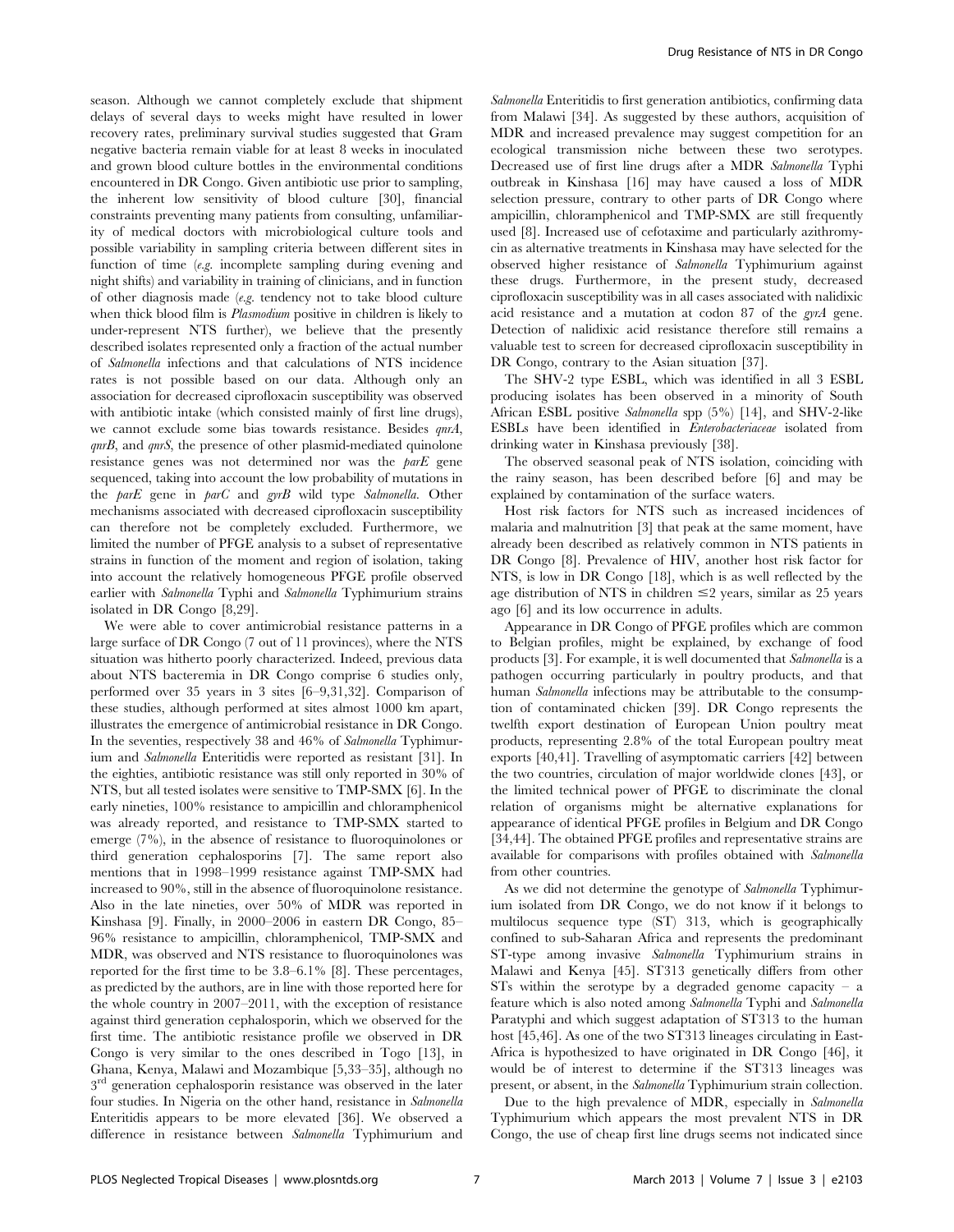they will no longer be active. Third generation cephalosporins and azithromycin may still be effective although resistance is emerging. Close surveillance of NTS and their microbial resistance patterns seems indicated to follow-up on emerging resistance, for which the actual surveillance study already provides a baseline, to prevent outbreaks, and to further rationalize therapy.

Furthermore, research into the possible NTS transmission pathways [1] and incidence rates remains indicated to take preventive measures and see their effect.

#### Supporting Information

Figure S1 Pulsed-field gel electrophoresis (PFGE) XbaI patterns of 34 S. Typhimurium (a) and 16 S. Enteritidis (b) isolates from DR Congo. Similarity between PFGE patterns was assessed by cluster analysis (Dice coefficient and UPGMA, tolerance and optimization of band position set at 1.5%

#### References

- 1. Feasey NA, Dougan G, Kingsley RA, Heyderman RS, Gordon MA (2012) Invasive non-typhoidal salmonella disease: an emerging and neglected tropical disease in Africa. Lancet 379: 2489–2499.
- 2. Reddy EA, Shaw AV, Crump JA (2010) Community-acquired bloodstream infections in Africa: a systematic review and meta-analysis. Lancet Infect Dis 10: 417–432.
- 3. Morpeth SC, Ramadhani HO, Crump JA (2009) Invasive non-Typhi Salmonella disease in Africa. Clin Infect Dis 49: 606–611.
- 4. Kariuki S, Revathi G, Kariuki N, Kiiru J, Mwituria J, et al. (2006) Characterisation of community acquired non-typhoidal Salmonella from bacteraemia and diarrhoeal infections in children admitted to hospital in Nairobi, Kenya. BMC Microbiol 6: 101.
- 5. Mandomando I, Macete E, Sigauque B, Morais L, Quinto L, et al. (2009) Invasive non-typhoidal Salmonella in Mozambican children. Trop Med Int Health 14: 1467–1474.
- 6. Green SD, Cheesbrough JS (1993) Salmonella bacteraemia among young children at a rural hospital in western Zaire. Ann Trop Paediatr 13: 45–53.
- 7. Bahwere P, Levy J, Hennart P, Donnen P, Lomoyo W, et al. (2001) Communityacquired bacteremia among hospitalized children in rural central Africa. Int J Infect Dis 5: 180–188.
- 8. Vandenberg O, Nyarukweba DZ, Ndeba PM, Hendriksen RS, Barzilay EJ, et al. (2010) Microbiologic and clinical features of Salmonella species isolated from bacteremic children in eastern Democratic Republic of Congo. Pediatr Infect Dis J 29: 504-510.
- 9. Lunguya O, Asuni M, Mumba D, Mabwa L, Nsungu M, et al. (2005) Sérotypes et phamacoresistance des Salmonella et Shigella a` Kinshasa (1994–1999). Congo Médical 4: 227-233.
- 10. Vlieghe E, Phoba MF, Tamfun JJ, Jacobs J (2009) Antibiotic resistance among bacterial pathogens in Central Africa: a review of the published literature between 1955 and 2008. Int J Antimicrob Agents 34: 295–303.
- 11. Phoba MF, Lunguya O, Mayimon DV, Lewo di MP, Bertrand S, et al. (2012) Multidrug-resistant Salmonella enterica, Democratic Republic of the Congo. Emerg Infect Dis 18: 1692–1694. 10.3201/eid1810.120525 [doi].
- 12. Dougle ML, Hendriks ER, Sanders EJ, Dorigo-Zetsma JW (1997) Laboratory investigations in the diagnosis of septicaemia and malaria. East Afr Med J 74: 353–356.
- 13. Dagnra AY, Akolly K, Gbadoe A, Aho K, David M (2007) Emergence of multidrug resistant Salmonella strains in Lome (Togo). Med Mal Infect 37: 266– 269.
- 14. Usha G, Chunderika M, Prashini M, Willem SA, Yusuf ES (2008) Characterization of extended-spectrum beta-lactamases in Salmonella spp. at a tertiary hospital in Durban, South Africa. Diagn Microbiol Infect Dis 62: 86– 91.
- 15. Boisrame-Gastrin S, Tande D, Munck MR, Gouriou S, Nordmann P, et al. (2011) Salmonella carriage in adopted children from Mali: 2001–08. J Antimicrob Chemother 66: 2271–2276.
- 16. Muyembe-Tamfum JJ, Veyi J, Kaswa M, Lunguya O, Verhaegen J, et al. (2009) An outbreak of peritonitis caused by multidrug-resistant Salmonella Typhi in Kinshasa, Democratic Republic of Congo. Travel Med Infect Dis 7: 40–43.
- 17. World Health Organization (2011) World Malaria Report: 2011. Geneva: WHO press. 248 p.
- 18. UNAIDS (2012) HIV and AIDS estimates (2009). Available: http://www. unaids.org/en/dataanalysis/tools/aidsinfo/.
- 19. World Health Organization (2012) Immunization Profile Congo. Available: http://apps.who.int/immunization\_monitoring/en/globalsummary/ countryprofileresult.cfm?C = cog.
- 20. Lunguya O, Phoba MF, Mundeke SABE, Mukadi P, Muyembe-Tamfum JJ, et al. (2012) The diagnosis of typhoid fever in the Democratic Republic of the

and 0.5%). \* PFGE profile also observed in Salmonella Typhimurium or Salmonella Enteritidis from Belgium. (TIF)

### Acknowledgments

We thank Anthony Smith (Centre for Enteric Diseases, National Institute for Communicable Diseases, National Health Laboratory Service, Johannesburg, South Africa) for helpful advice during preparation of the manuscript and Marleen Verlinden and Hilde De Boeck for technical support.

# Author Contributions

Conceived and designed the experiments: OL JV JJMT JJ. Performed the experiments: OL VL MFP YG SB RV. Analyzed the data: OL VL SB RV JV JJ YG. Contributed reagents/materials/analysis tools: OL MFP SB RV YG JV JJMT JJ. Wrote the paper: OL VL JJ.

Congo. Transactions of the Royal Society of Tropical Medicine and Hygiene 106: 348–355.

- 21. Garcia LS and Isenberg HD (2007). Clinical Microbiology Procedures Handbook. Washington: ASM Press.
- 22. Grimont PAD and Weill F-X (2007). Antigenic formulae of the Salmonella Serovars. Paris: World Health Organization, Institut Pasteur. 166 p.
- 23. CLSI (2012) Performance standards for antimicrobial susceptibility testing; Twenty-second informational supplement. Wayne, PA: Clinical and Laboratory Standards Institute. 188 p.
- 24. EUCAST (2012) Breakpoint tables for interpretation of MICs and zone diameters. Version 2.0. Version 2.0: 1–73.
- 25. World Health Organization, Communicable Disease Surveillance and Response Vaccines and Biologicals (2003) The diagnosis, treatment and prevention of typhoid fever. Geneva: World Health Organization. 38 p.
- 26. Cavaco LM, Frimodt-Moller N, Hasman H, Guardabassi L, Nielsen L, et al. (2008) Prevalence of quinolone resistance mechanisms and associations to minimum inhibitory concentrations in quinolone-resistant Escherichia coli isolated from humans and swine in Denmark. Microb Drug Resist 14: 163–169. 10.1089/mdr.2008.0821 [doi].
- 27. Bogaerts P, Hujer AM, Naas T, de Castro RR, Endimiani A,et al. (2011) Multicenter evaluation of a new DNA microarray for rapid detection of clinically relevant bla genes from beta-lactam-resistant gram-negative bacteria. Antimicrob Agents Chemother 55: 4457–4460. AAC.00353-11 [pii];10.1128/ AAC.00353-11 [doi].
- 28. Ribot EM, Fair MA, Gautom R, Cameron DN, Hunter SB, et al. (2006) Standardization of pulsed-field gel electrophoresis protocols for the subtyping of Escherichia coli O157:H7, Salmonella, and Shigella for PulseNet. Foodborne Pathog Dis 3: 59–67.
- 29. Lunguya O, Lejon V, Phoba MF, Bertrand S, Vanhoof R, et al. (2012) Salmonella Typhi in the Democratic Republic of the Congo: multidrug resistance and fluoroquinolone decreased susceptibility on the rise. PLoS Negl Trop Dis 6: e1921
- 30. Mtove G, Amos B, von SL, Hendriksen I, Mwambuli A, et al. (2010) Invasive salmonellosis among children admitted to a rural Tanzanian hospital and a comparison with previous studies. PLoS One 5: e9244.
- 31. Muyembe TL, Maes L, Makulu MU, Ghysels G, Vandeven J, et al. (1977) [Epidemiology and drug resistance of salmonella infections in Kinshasa 1974– 1975]. Ann Soc Belg Med Trop 57: 545–556.
- 32. Cheesbrough JS, Taxman BC, Green SD, Mewa FI, Numbi A (1997) Clinical definition for invasive Salmonella infection in African children. Pediatr Infect Dis J 16: 277–283.
- 33. Tabu C, Breiman RF, Ochieng B, Aura B, Cosmas L, et al. (2012) Differing burden and epidemiology of non-Typhi Salmonella bacteremia in rural and urban Kenya, 2006–2009. PLoS One 7: e31237.
- 34. Gordon MA, Graham SM, Walsh AL, Wilson L, Phiri A, et al. (2008) Epidemics of invasive Salmonella enterica serovar enteritidis and S. enterica Serovar typhimurium infection associated with multidrug resistance among adults and children in Malawi. Clin Infect Dis 46: 963–969.
- 35. Nielsen MV, Sarpong N, Krumkamp R, Dekker D, Loag W, et al. (2012) Incidence and characteristics of bacteremia among children in Rural Ghana. PLoS One 7: e44063. 10.1371/journal.pone.0044063 [doi];PONE-D-12-04543 [pii].
- 36. Akinyemi KO, Bamiro BS, Coker AO (2007) Salmonellosis in Lagos, Nigeria: incidence of Plasmodium falciparum-associated co-infection, patterns of antimicrobial resistance, and emergence of reduced susceptibility to fluoroquinolones. J Health Popul Nutr 25: 351–358.
- 37. Hakanen AJ, Lindgren M, Huovinen P, Jalava J, Siitonen A, et al. (2005) New quinolone resistance phenomenon in Salmonella enterica: nalidixic acid-